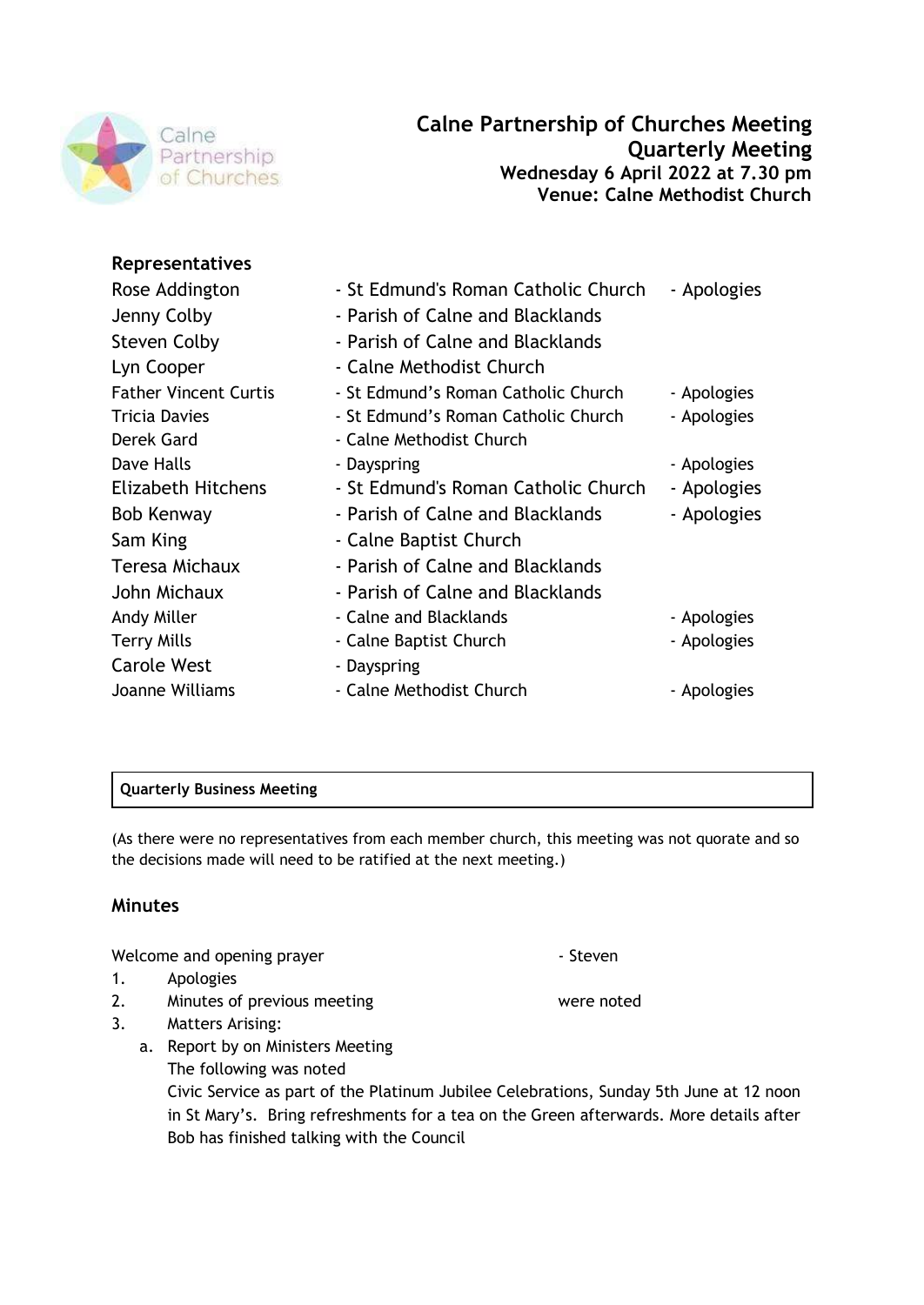- b. Helping the Community emerge from the pandemic this is now in abeyance until it is clearer that the pandemic is over
- c. Lent talks, these are taking place in two groups, one in person and one on Zoom. Currently, up to 25 are attending each week
- d. The service for the week of prayer for Christian Unity was Compline on Zoom, about 15 attended

### 4. Good Friday

There will be a service at the Baptist Church at 10:30 St Edmunds - Stations of the Cross, 12 noon and Celebration of Passion of our Lord at 3pm. Easter Vigil on Easter Saturday at 8 pm. St Mary's 2-3 At the Foot of the Cross and a Chorale at 7.30 It was also noted that in the Pocket Park on Saturday 16th from 10:45 to 2.15 there would an Easter Social Event

#### 5. Calne Big Get Together

A stand for the Partnership has been booked for this event, and it will be held on Saturday 14th May from 10 to 2 in the Town Hall. Please send any info you want displayed to Steven as soon as possible. It was decided to get a banner printed for the table and also for future events (John and Steven to arrange) A further request will be coming for volunteers for the stand once more details are known.

#### 6. Ukraine

Thanks to the support of many in the community, we were able to organise the collection of two large donations of clothes etc for Ukraine. Special thanks was given for the use of the Methodist Church. It was felt that at this time donations of cash would be more suitable and to use the various officially recognised channels to link up in supporting refugees. One idea might be to offer a link-up to those hosting refugee families in the future.

### 7. Leaflets and updating of the folder

Steven is in the process of doing this, and it was decided to have 60 copies made of each leaflet for distribution etc. If not already done so, please send the information to Steven

### 8. Website and IT

The idea of a Partnership website with links to member churches was agreed together with the provision of a secure storage facility for partnership materials. John would look at the provision of a Twitter feed and Steven a discrete Partnership email address.

## 9. Any other business

| a. Easter Services |  |
|--------------------|--|
|--------------------|--|

| Calne Baptist Church   | 10:30 | Easter All Age Worship |
|------------------------|-------|------------------------|
| Calne Methodist Church | 10:30 | <b>Easter Worship</b>  |
| Dayspring              | 10:30 | <b>Easter Worship</b>  |
| <b>Holy Trinity</b>    |       | 10:30 Holy Communion   |